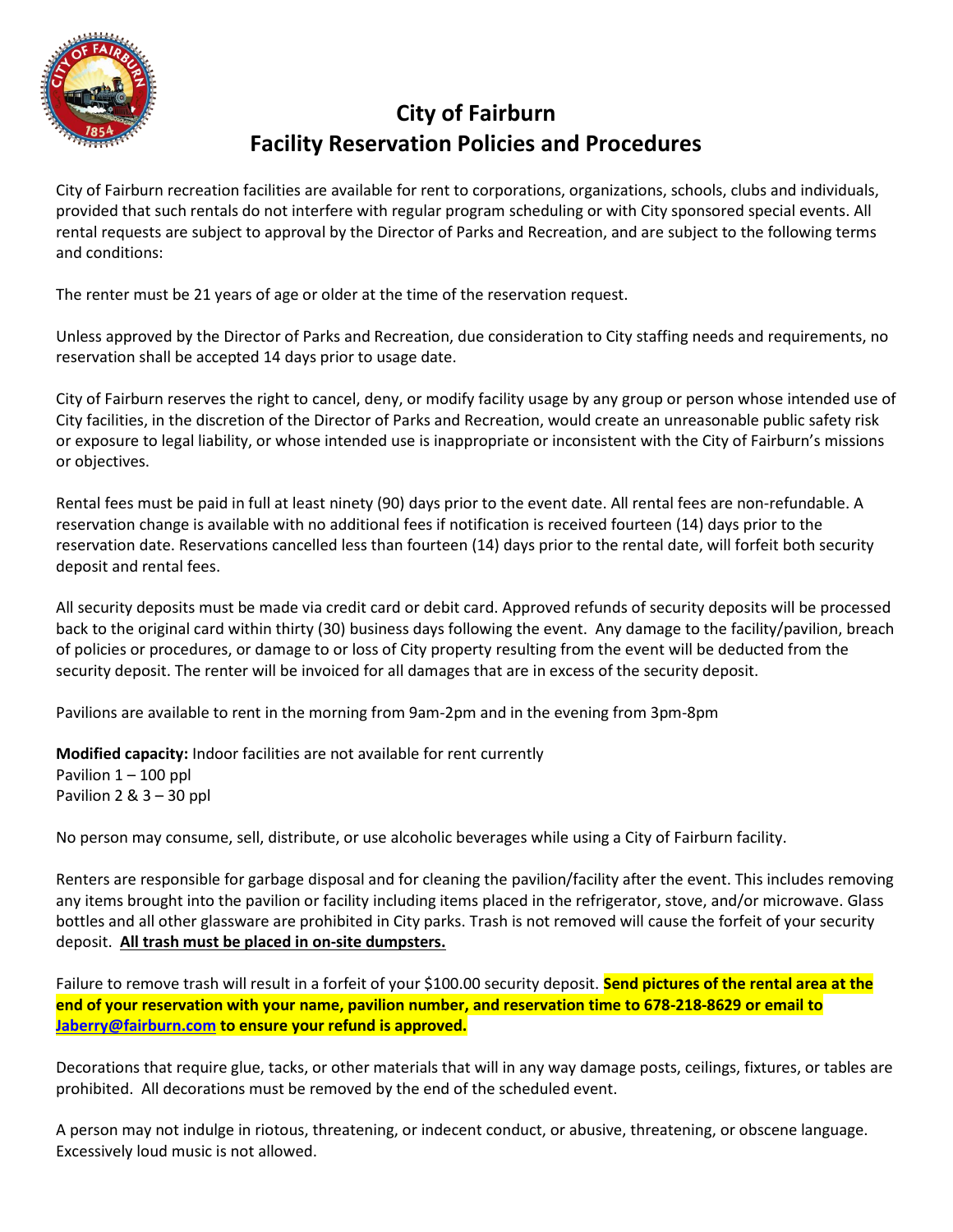

Subleasing, assignment, or transfer of the use of any City of Fairburn facility/pavilion is prohibited.

The City of Fairburn does not provide storage for equipment or goods and assumes no liability for lost, stolen, or damaged items. Set-up and pack-up activities must be completed within the rental time.

No weapons are allowed except as permitted by state law.

Handbills or circulars, or the posting, placing, or erecting of any bills, notices, paper, or advertising is prohibited. Audible advertising devices and amplifiers are prohibited without a City issued permit.

Renters are permitted to use the electrical outlets located at each pavilion. The Fairburn Parks & Recreation Department are not responsible if the outlets are non-operational during your rental. Ensure you have a back up option.

Tents, pole displays, banners, or advertising devices are prohibited without the City's prior written approval.

Tents: Pop-up canopies 10' x 10' or smaller can be used at Duncan Park. Tents are permitted by request only. If you would like to make a request, please contact Jada Berry at [jaberry@fairburn.com](mailto:jaberry@fairburn.com) . Canopies larger than 10' x 10' are not permitted. Tents must be at least 12 feet away from an existing pavilion and the Duncan Park Pool & Splash Pad fence.

No animal may be brought on City park property unless it is on a leash, and at all times entirely within the control of the person bringing it on park property. Persons bringing animals on City park property are responsible for immediate cleanup or removal of animal's defecations. No one may kill, injure, tease, molest, or disturb any bird or animal, or take, destroy, or disturb the eggs of any bird or animal.

Fishing is permitted at Duncan Park. A current State of Georgia fishing license is required.

A person may not cut, break, injure, deface, or disturb any tree, shrub, plant, rock, building, wall, fence, bench, sign, or other structure, apparatus, or property. A person may not pluck, pull up, cut, take or remove any shrub, bush, plant, flower or sign. A person may not mark or write upon any building, fence, bench, sign or other structure, climb any tree or walk, stand or sit upon monuments, vases, fountains, railings, fences or any property not designated for such purpose. Cutting or removing any wood, turf, grass, soil, rock, and or gravel is prohibited.

City of Fairburn facilities are to be used for recreational uses and event uses only. A person may not sell or offer for sale any food, drink or merchandise without having first obtained all required City of Fairburn and/or Fulton County permits. A person may not practice, carry on, conduct, or solicit for a trade, occupation, business, or profession without first obtaining all applicable permits.

No street-side parking. Vehicles must stay in parking lots.